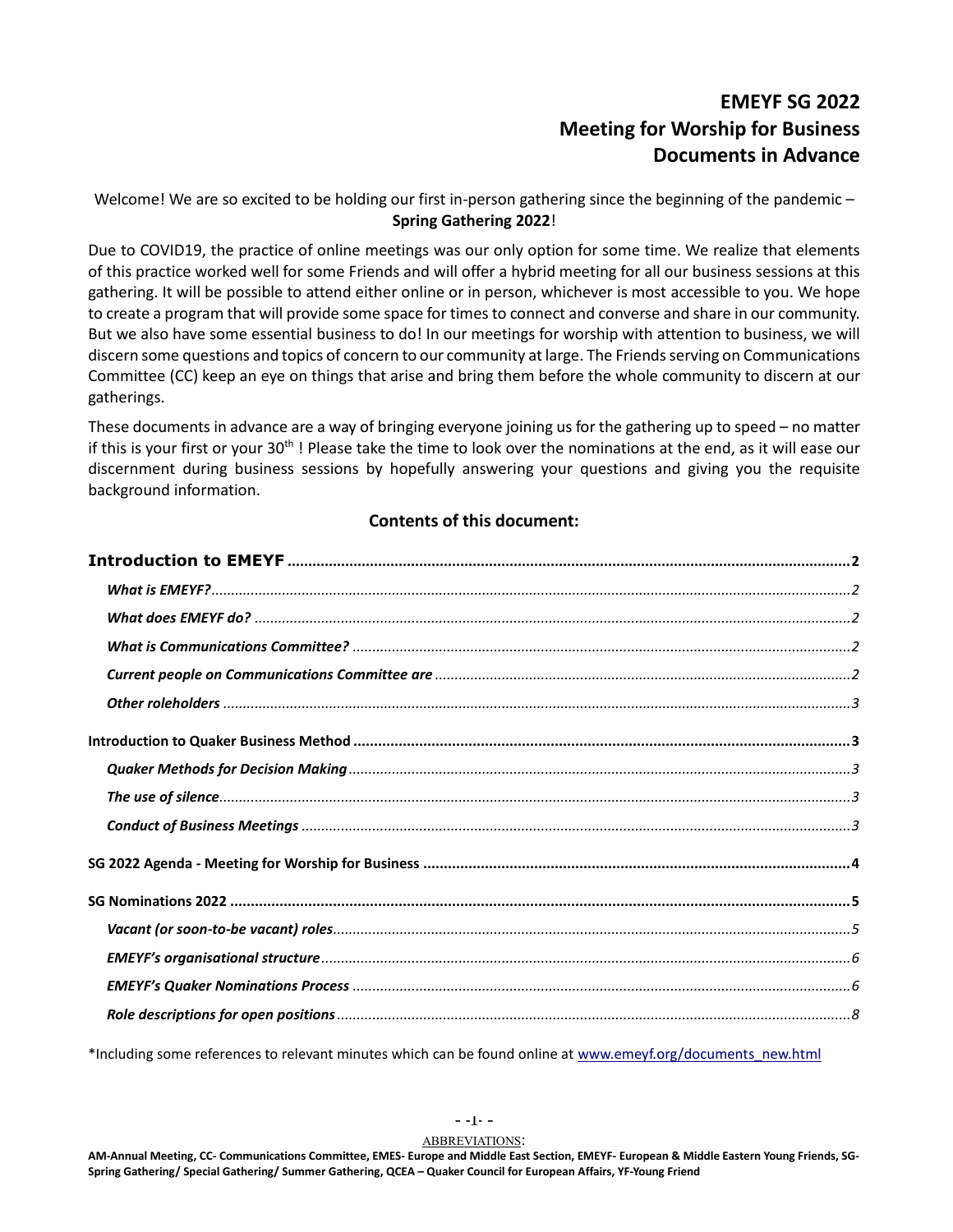# <span id="page-1-0"></span>**Introduction to EMEYF**

## *What is EMEYF?*

<span id="page-1-1"></span>So, what is EMEYF? Well, we don't know exactly. What we do know is that it stands for European and Middle Eastern Young Friends. For the rest - it is what we make of it. We think of ourselves as a spiritual community, that draws its inspiration from the Quaker tradition and fills it with our actual experience and life. Within that framework virtually anything is possible. We like to meet, in various places within our section, and to explore what community means to us, or what it means to be a (young) person in this world, or to nurture each other in our spiritual and personal travel. We try to create space to follow our passion and the spirit and to maintain openness to whatever that leads us to. EMEYF is what we make of it!

<span id="page-1-2"></span>And by being here, reading this, you are already part of that, forming EMEYF in its current shape.

## *What does EMEYF do?*

EMEYF crosses geographical boundaries, discovering both unity and diversity in our Quaker community.

A key event in the EMEYF calendar is Spring Gathering, which is hosted by a different country each year, exploring a theme through worship and discussion. It is an opportunity to develop personal friendships and deepen our spirituality. The 2019 edition was held in Peski, Russia and for 2020 as well as 2021 our spring gathering was planned to take place in Finland and had been moved to the summertime – however with the rise of COVID 19 and international travel restrictions we could not meet in person, so the "SG" then became "special gathering" and we held our first virtual gathering. The SG plans for Finland had been moved to 2021 but unfortunately once again were halted due to COVID-19. Now we meet as a loose ad hoc group self organizing our now third online gathering.

Annual Meeting is our meeting for worship for business held each autumn. We share our activities of the past year, test and pursue concerns, build relationships, support each other and practice the business method of the Religious Society of Friends. We will see how COVID 19 progresses and if it will continue to prohibit international travel, we will have to see if we must continue meeting virtually.

## *What is Communications Committee?*

<span id="page-1-3"></span>Communications Committee is the group of people within EMEYF who take the responsibility of making decisions and working for EMEYF between events. It is currently made up of the Co-clerks, UK Treasurer, Gatherings Coordinator, fundraising treasurer and Elders. Communications Committee meet throughout the year in person (not this year!) and electronically to make sure that the organisational side of EMEYF is looked after. All decisions that Communications Committee make are accountable to the Annual Meeting/Meeting for Worship for Business at Spring Gathering.

## *Current people on Communications Committee are*

<span id="page-1-4"></span>

| Clerk, migarrettson@gmail.com             |  |
|-------------------------------------------|--|
| Clerk, marciecwinstanley@gmail.com        |  |
| Elder, lena.hofmaier@googlemail.com       |  |
| Elder, liambrighton $95@$ hotmail.co.uk   |  |
| UK Treasurer, peter.doubtfire@outlook.com |  |
| <b>Fundraising Treasurer</b>              |  |
| Gatherings Coordinator, Schock@posteo.de  |  |
|                                           |  |

 $-2-$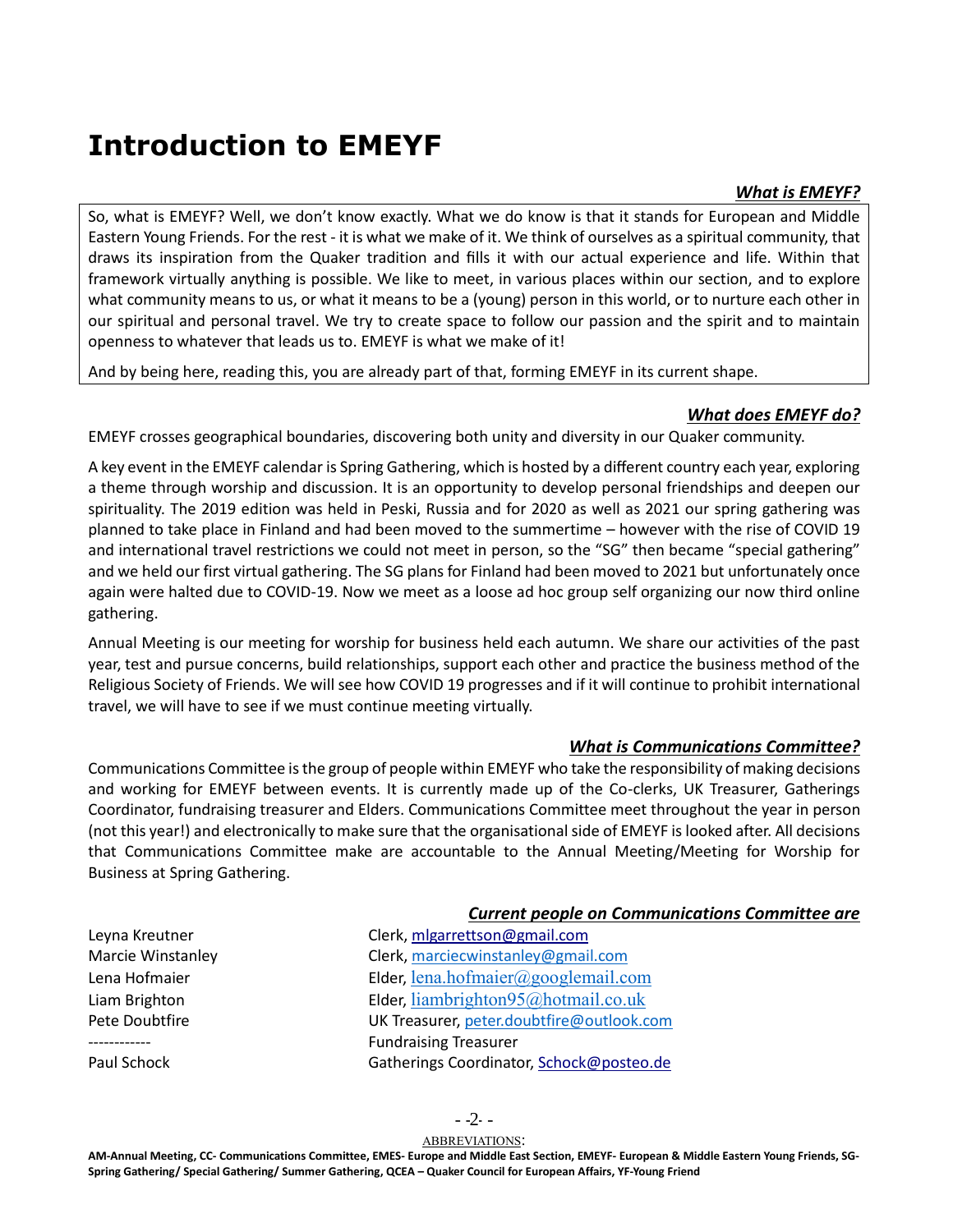## *Other roleholders*

- <span id="page-2-0"></span>• the fabulous members of our SG Planning Committee: Paul Schock and Anna Hielscher
- our wonderful trustees Pete Doubtfire, Leyna Kreutner, and Paul Schock
- our superb Representatives to QCEA: Marcie Winstanley and Paula Christophersen
- our marvellous EMES Representative to EMES Excecutive Commitee (EC): Melanie Hurrop
- our terrific EMEYF Representative to EMES: Liam Brighton
- our indefatigable Living Archives Project Coordinator, Lisette Nijboer
- our tireless Willy & Penn editorial team, Ella Otomewo, Melanie Hurrop and Lena Hofmaier.

Our secretary is Saskia Basa, the peace Programme Assistant at QCEA. She can be contacted at [emeyf@qcea.org](mailto:emeyf@qcea.org)

## **Introduction to Quaker Business Method**

## *Quaker Methods for Decision Making*

<span id="page-2-2"></span><span id="page-2-1"></span>The Quaker method of conducting meetings for business and arriving at decisions is quite different from the way most businesses handle their decision-making process.

First of all, our business meetings carry the expectation that divine guidance can be discerned if we are truly listening together. [\(UK Quaker Faith & Practice 3.02\)](https://qfp.quaker.org.uk/passage/3-02/) The primary objective is to seek unity in decisions: to find a way forward that is acceptable to all present. This is not so easy to do, especially when the issue is a controversial one, or when there are strongly held opposing views. The outcome is not necessarily one that everyone agrees with, but one that all present can accept in the knowledge that their views have been heard and considered. We must recognize that a minority view may continue to exist. [\(UK Quaker Faith & Practice 3.06\)](https://qfp.quaker.org.uk/passage/3-06/)

### *The use of silence*

<span id="page-2-3"></span>*Silence itself has no magic. It may be just sheer emptiness or absence of sound. However, the effective use of silence in business meetings can create a powerful atmosphere for the reception of inspiration and guidance. [\(UK](https://qfp.quaker.org.uk/chapter/2/)  [Quaker Faith & Practice 2.16\)](https://qfp.quaker.org.uk/chapter/2/)*

Quaker meetings for business always begin and end with silent worship. At the beginning the silence makes a break with what has gone before. It also gives time to focus on the task at hand and to concentrate on playing your part in discerning the way forward. Silence at the end helps to provide a peaceful closure.

When discussions become heated or difficult, the call for a few minutes silence to reflect on the matter under consideration can often help.

### *Conduct of Business Meetings*

<span id="page-2-4"></span>Every meeting for business is chaired by an appointed clerk. The clerk's job is not just to keep the meeting going according to the agenda, but also to record the proceedings in minutes that will be disseminated. The clerk's primary role is to be able to gauge the sense of the meeting, and to bring minds together so that an acceptable way forward can be agreed. When the way forward has been found, the clerk drafts a minute recording the decision, which is agreed by those present.

At EMEYF Spring Gathering 2014, we had meeting for worship for business without a clerk appointed beforehand. By sharing the responsibility of clerking, we explored our business method together. While we do have appointed

#### ABBREVIATIONS: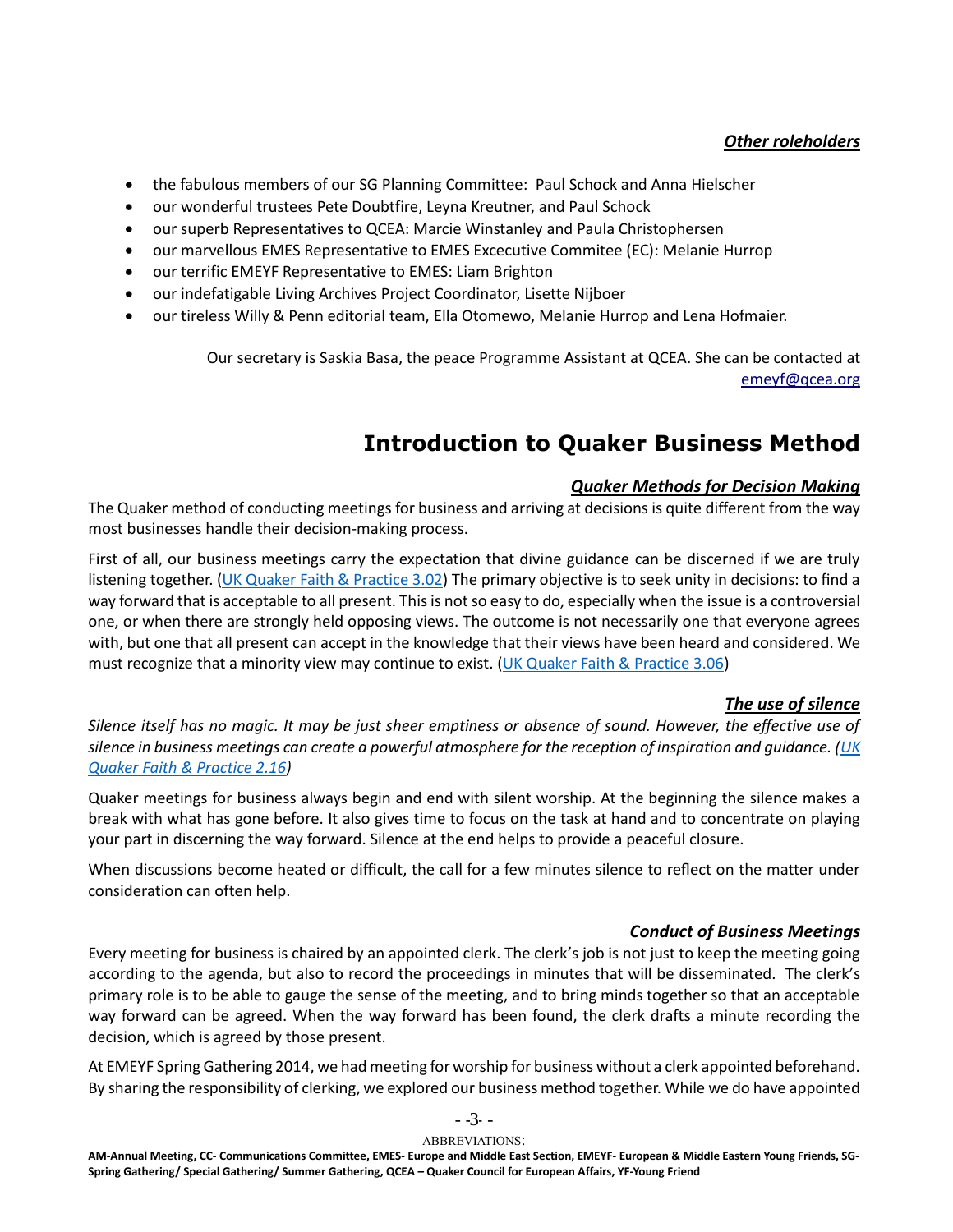clerks again, we hope to be able to carry on these adventurous and trustful ways.

The Quaker Business Method takes patience and insight, but it has advantages. It enables all opinions to be heard so that everyone should be comfortable with the outcome. It creates clarity because the minute of record has been agreed at the time, whilst the issues are fresh in people's minds. This reduces subsequent differences of opinion and revisions to minutes.

## **SG 2022 Agenda - Meeting for Worship for Business**

**Hybrid Opening Session (Wednesday, 8 th June, 7:30pm CET)**

- <span id="page-3-0"></span>1. Introduction to Quaker Business Method
- 2. Opening minute and recording of Greetings
- 3. Review of the Agenda
- 4. Introduction to Nominations required
- 5. *We will appoint gathering elders and a nominations committee. All these Friends will be asked to serve for the duration of the Annual Meeting. Nominations Committee will be asked to bring back names (for the roles listed on page 9) to the last session on Sunday. See page 6 onwards of this document for an introduction to the way nominations work and role descriptions of the nominations required.*

## **Hybrid Business Session (Friday 10th June, 2pm CET)**

- 6. Finance report
- 7. Open discussion of location for Spring Gathering 2023

## **Hybrid Business Session (Sunday 12th June, 10am CET)**

- 8. Representatives Reports
- 9. 'Structure of EMEYF' workshop

## **Hybrid Business Session (Tuesday 14th June, 10am CET)**

- 10. Discernment on podcast project
- 11. SG 2023 location

## **Hybrid Closing Session (Thursday 16th June, 10am CET)**

- 12. Nominations return
- 13. SG 2023 decision
- 14. Closing Minute / Recording minutes

We will record a number of announcements and workshops held during our gathering, so that EMEYFers not present can read them in the minutes.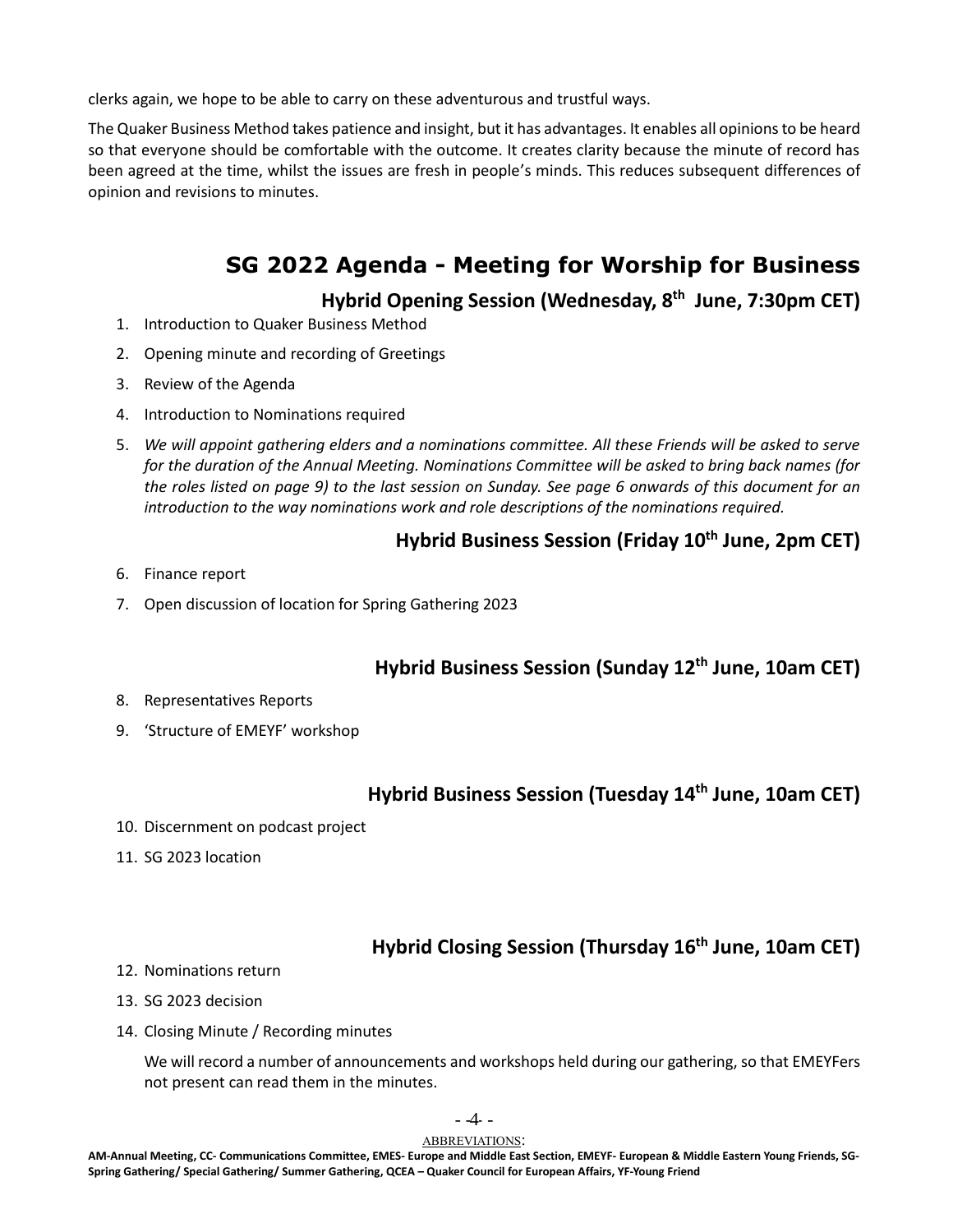## **SG Nominations 2022**

<span id="page-4-0"></span>During business at Summer Gathering, amongst other things, we will be looking for new people to fill several roles, which are needed to keep EMEYF going as an organisation.

## **Content**

## <span id="page-4-1"></span>*Vacant (or soon-to-be vacant) roles*

We generally aim to appoint Young Friends (aged 18 to 35ish) from Europe or the Middle East to serve EMEYF for a period of 1 to 3 years (depending on the role and the individual). The following roles will be up for nomination at SG 2022:

|         | Role                                                                  | <b>Role description</b> |
|---------|-----------------------------------------------------------------------|-------------------------|
|         | One Friend to serve as EMEYF Fundraising Treasurer                    | Page 8                  |
| 1       | One Friend to serve as QCEA Representative                            | Page 9                  |
| $3 - 5$ | Three to five Friends to form the Spring Gathering planning committee | Page 10                 |
| 1       | One Friend to serve as Co-clerk                                       | Page 11                 |
|         | One Friend to serve on the Willy and Penn editorial team              | Page 13                 |
| 12      | Two Friends to serve as Trustee (to Charitable Committee)             | Page 13                 |

**Please feel encouraged to contact the clerks or elders if you want to learn more about the roles available** (see the role descriptions below) We can give you more information as well as talk about your inspiration and doubts.

- -5- -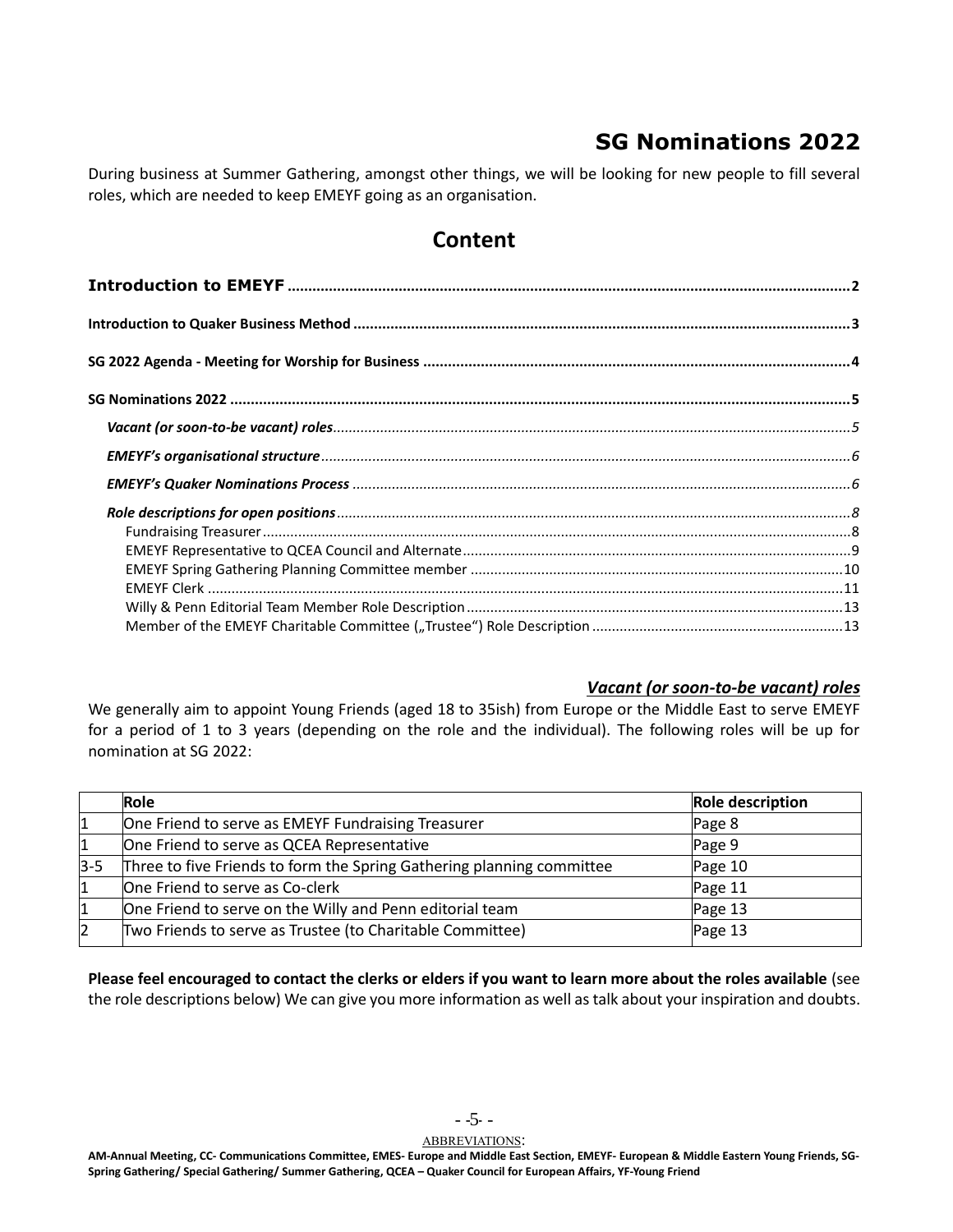## **Can you think of any names for vacant (or soon-to-be vacant) roles?**

At EMEYF, we encourage people to **volunteer themselves**. So don't be shy if you want to learn more or bring your name forward to our nominations committee! Also**, if you know of a YF who might be the right person for the job**, please bring their name to us! Of course, we will deal with information in confidence, details will only be shared with the nominations committee and our elders. Your help will support our nominations committee during the week and will help us in connecting to those who are not present at the gathering in person.

**If you want to bring any names forward to our noms comm, be it your own or a F/friend's** please approach a member of CC. Please include as many contact details for the person as possible – noms comm will only have limited time at SG to contact possible roleholders, so this will be very helpful. Email, mobile phone... (facebook, twitter, etc.)

Below you will find more information about EMEYF's structure, our nominations procedure and role descriptions for the above roles that we have to fill.

## *EMEYF's organisational structure*

<span id="page-5-0"></span>In line with our Quaker principles, EMEYF has a horizontal structure: ultimately, the decision lies with the community as a whole, with those present at our meetings for worship for business. EMEYF usually has business twice a year, at Annual Meeting (AM) and at Spring Gathering (SG). For practical purposes we do also have a body to take decisions that need to be taken in between these events. This is the Communications Committee (CC). Members of CC are appointed by AM or SG (sorry, soon the acronyms will become familiar). The CC is also responsible for practical organisational tasks such as preparing the business, maintaining external relationships, doing the financial accounting etc. CC is currently made up of two Clerks, a Treasurer, a Fundraising Treasurer, a Gatherings Coordinator and two Elders.

Communications Committee meet throughout the year in person and electronically to make sure that the organisational side of EMEYF is looked after. All decisions that Communications Committee make are accountable to the Annual Meeting/Meeting for Worship for Business at Spring Gathering.

Next to CC, EMEYF has its trustees, who are legally and financially responsible for the organisation, as a registered charity in England and Wales. We also have a few other roles. For the organization of our Spring Gathering there is the Spring Gathering planning committee, which usually consists of 3 to 5 people. We have several representatives to other Quaker organizations. From time to time, there are non-permanent roles.

## *EMEYF's Quaker Nominations Process*

<span id="page-5-1"></span>*Now there are varieties of gifts, but the same Spirit; and there are varieties of services, but the same Lord; and there are varieties of activities, but it is the same God who activates all of them in everyone. To each is given the manifestation of the Spirit for the common good. (I Cor 12:4-7)*

*It is a responsibility of a Christian community to enable its members to discover what their gifts are and to develop and exercise them to the glory of God. (Quaker Faith and Practice, 3.22)*

At EMEYF, we try to find the right people for the jobs – and the right jobs for the people! - by using the **Quaker Nominations Process and a Nominations Committee**. We believe that if our decisions about whom will serve us happen in a worshipful way, and if we follow this process and listen, we can be guided in the process. It is not "politics" or personal relationships which determine whom will serve EMEYF. Also, this process allows us to consider Friends, their enthusiasm, their abilities, their limitations, their gifts and their situation in a safe, trustful and held way.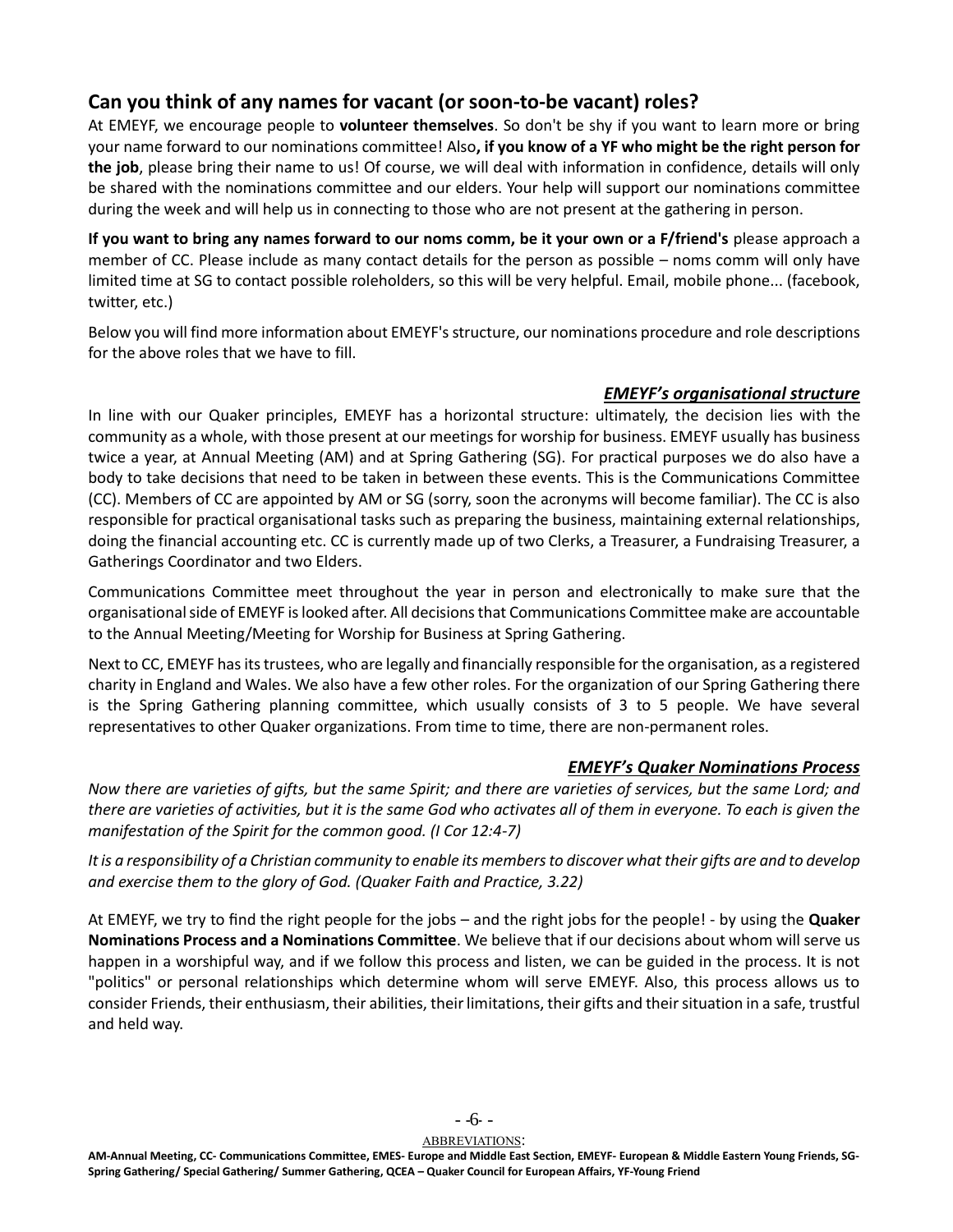Because we are a dispersed community, we have established the following process:

- at EMEYF events, the meeting (that means: those present at meeting for worship for business) appoint a **"Nominations Committee"** during its first business session; that means 3–5 Friends serving on the Nominations Committee for the duration of the event. We try to appoint a Nominations Committee that is diverse in age, nationality and level of experience. The Nominations committee acts on behalf of the meeting and is supported by it. (*For the online gatherings we have tried to nominate a Noms Comm in advance. See the relevant minutes attached below.)*
- The Nominations Committee meets (separately) in a worshipful manner. It considers names of Friends for the roles available/needed. Suggestions for their consideration put forward by other members of the meeting are helpful to them. We encourage EMEYFers to bring forward names of Young Friends they know (especially of those not involved in EMEYF yet), as well as to volunteer themselves. Nominations Committee contacts these Friends to get more information about them and asks them if they are "willing and able".
- During the last session for meeting for worship for business, the nominations are returned. That means, Nominations Committee reports to the meeting and puts forward the names they have discerned to the whole meeting. The meeting then discerns whether they agree or not, they are given the opportunity to express any doubts they might have. Sometimes it may turn out to be impossible to find someone to serve. Nominations committees should not hesitate to bring their problem back to the meeting to ask for both guidance and practical help. If nominated Friends are present in the room, they are asked to leave (someone will join them, and both will have some fresh tea or hot chocolate!) while the meeting is considering their names. In the end, the meeting appoints Friends to serve for EMEYF. We usually also minute the time period they are asked to serve for.

#### **2021 Minutes for reference:**

#### AM2021.06 EMEYF roles and structure

Our clerks presented a schematic representation and an open conversation about the structure of EMEYF and the roles there are in EMEYF. We were also reminded of roles that will be open for nominations at the coming spring gathering in 2022*: Co-clerk, a member of Willy and Penn editorial team, fundraising treasurer and a Trustee*. In a breakout session we spoke about challenges and joys of taking on roles, working in a supportive community and the idea of roles as an opportunity to take leadership in initiating ideas but not as a burden to take on singular responsibility. We recognised that roles can be a way to understand and assign practical tasks. We shared a feeling and a recognition that we as EMEYF are all part of the community, and that upholding the community is a collective task that we can contribute to through holding roles and attending gatherings. Roles can be seen as an opportunity to grow into the EMEYF community. Previous roleholders shared that it is a beautiful way of being involved and close to the heart of EMEYF. We considered some of the challenges of outreach in EMEYFs structure during the time that we have not been able to meet in person through the pandemic. Some questions arose from our discussion about future outreach in a postpandemic time: how will people know we exist and what we do? How will young people find and join EMEYF? These are questions we will take forward into future sessions.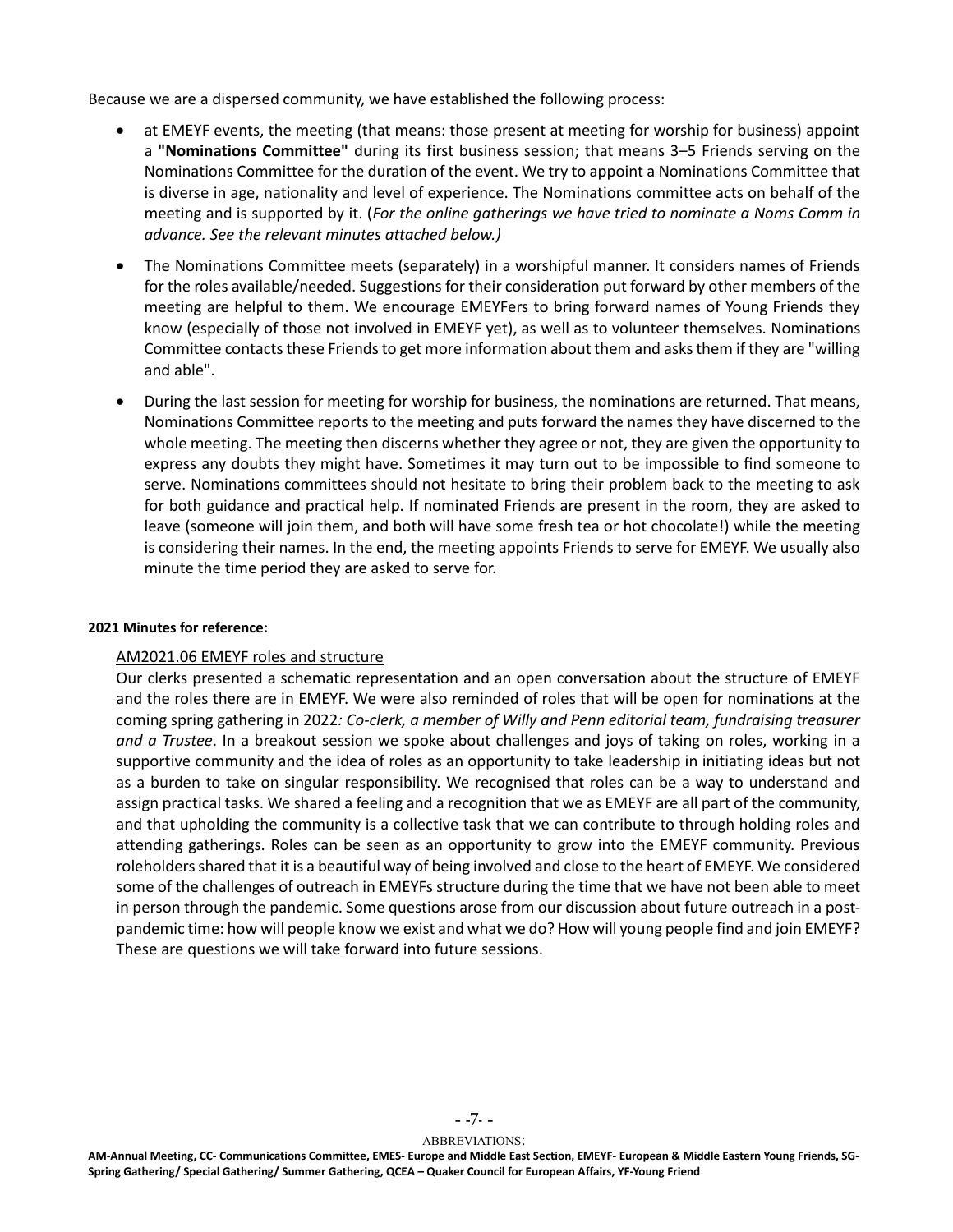## *Role descriptions for open positions*

<span id="page-7-0"></span>A note on role descriptions:

You can learn a little more about the roles from the following role descriptions. However, **role descriptions can only provide a general framework for the role, and we ask individuals to shape their role to become part of their spiritual journey**. Through this, each new role holder will enhance the life of our community in different ways, by bringing a part of themselves. We ask each role holder to consider what their role requires of them what can they offer, what talents and skills and interests will enhance the role? A more complete list of role descriptions can be found on the **EMEYF website**. The following is a selection of roles we as a community, will ask Nominations Committee to consider new role holders for.

## **Fundraising Treasurer**

## <span id="page-7-1"></span>The Position

The Fundraising Treasurer is a member of Communications Committee and may be one of the trustees as well. As the position is fairly new, there are few precedents as to how the exact responsibilities and tasks that are part of the position. Since the fundraising treasurer first became an official role, it's been a three-year position, but that does not set any demands for future roleholders.

#### The Activities

The fundraising treasurer is mainly responsible for securing enough funds for EMEYF. EMEYF requires money to cover core costs (running the organisation), event planning, various bursaries for members to attend events, outreach and projects.

The main part of fundraising is done through outreach. As EMEYF we largely depend on donations, which can be divided into four categories:

- *Regular donations by EMEYFers*  Some EMEYFers make monthly or quarterly donations to the organisation.
- *Sporadic donations by EMEYFers*  Some EMEYFers may contribute to the EMEYF finances before or after a meeting, or at some other point in the year.
- *Regular donations by other meetings or individuals* We are very grateful to have meetings and individuals in the European and Middle Eastern section who support us with monthly, quarterly or yearly contributions.
- *Sporadic donations by other meetings or individuals* Some Friends or meetings donate at the time of events to enable Young Friends to attend an EMEYF event, or they work with a donation calendar on which EMEYF makes an appearance every once in a while.

To get and stay in contact with Friends outside of EMEYF it is important to let them know about what we are doing (and indirectly: how their money is spent) during the year. This we mainly do via email. There is a Friends of EMEYF mailing list, to which updates get sent, as well as Epistles from our Meetings.

Besides the Friends of EMEYF mailing list, there is the direct email address that the Fundraising Treasurer uses to stay in touch with people. This email address is also a place people send their questions to if and when they have questions about donations.

*Drafted by Lisette Nijboer and last updated 2021* 

- -8- -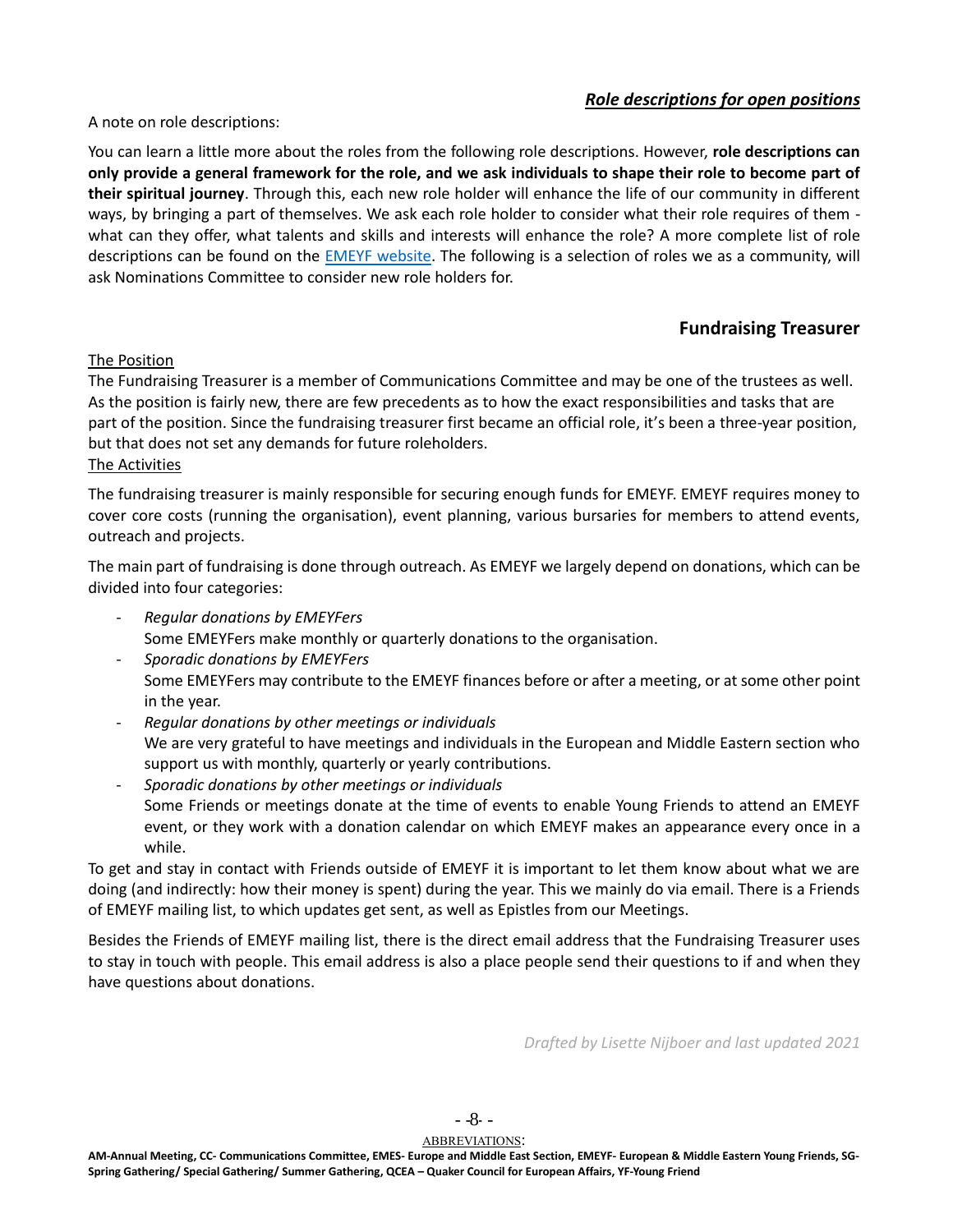## **EMEYF Representative to QCEA Council and Alternate**

<span id="page-8-0"></span>The role is to represent EMEYF at the QCEA General Assembly, and to see if there are any ways in which EMEYF could bring added value to QCEA activities. The representative may then wish to email the CC if there were any particular details that emerged from the meeting that require immediate CC feedback.

The representative should report to the EMEYF community via reports at gatherings and/or in publications, and make sure feedback and concerns from the community are brought back to QCEA. The representative might think about ways to do this, e.g. by facilitating Workshops at Annual Meeting or Spring Gathering.

As well as representing EMEYF to QCEA, the EMEYF rep forms part of the governance structure of QCEA, and therefore should be prepared to contribute to ensuring that QCEA is well-functioning, effective and a good place to work. The QCEA transition process 2016 outlined four roles: governor, ambassador, sponsor and consultant, which all council members should make a contribution to. The first two are what is described above: taking part, through Quaker business method in decisions regarding QCEA's work, and providing the link between QCEA and EMEYF, to strengthen that relationship, representing EMEYF to QCEA and vice versa. The latter two entail contributing to QCEA's financial stability (though this may be less possible/important for EMEYF) and providing information or specific experiences to help the governance of QCEA. The actual General Assembly consists of updates on QCEA activities, and proposals for future projects. Much discussion will take place over any topical areas, or new proposals. 2015/16, QCEA underwent a transition process, and is has recently reviewed its structure again, at the end of 2021.

Practicalities: There are two General Assembly meetings per year. Normally in March/April and October. The meeting lasts a full day, (Saturday). The representative is encouraged to arrive on the Friday for dinner with other Council members, and then to stay for the Sunday Meeting and shared lunch. In effect two weekends a year. Travel expenses are covered by EMEYF. Meals are provided by QCEA.

What to bring and what to get: Interest in politics, enthusiasm for international cooperation and the willingness to engage with structures and organisations, and liase with other council members and QCEA staff are essential to the role; specific knowledge or a professional background not necessary. We are looking for a good communicator. The role offers insight into political processes, Quaker structures, and how they interact currently, and how they might in the future. The role is very open to the interests of the roleholder, both for activities towards EMEYF and towards QCEA.

Role of the Alternate: To ensure EMEYF is represented even when the Representative is prevented from attending Meetings, EMEYF appoints an alternate as well. Whether this person just serves as backup or both roleholders share responsibility depends on to the individuals and any discernment of the appointing meeting.

*Last updated 05/2022 by Marcie Winstanley*

### *For reference:*

### SG2021.05 Nominations Return

Nominations Committee reports, that we have not received any nominations of Friends who would be able and willing to serve in the roles of Fundraising Treasurer or QCEA Representative. Discerning ways forward, a system of alternating EMEYF representation at QCEA General Assemblies was brought forward. This sort of involvement seems appropriate to the nature of EMEYF and its relationship to QCEA's work at this point. Paula Christophersen, Susie Harty and Marcie Winstanley have voiced interest in being included in the alternating representation of EMEYF at QCEA. This means that they will be our alternating representatives to QCEA. For communication sent to EMEYF from QCEA, we will ask for this to come to Communications Committee. Communications Committee would then find representation for QCEA General Assembly from among the Friends serving as alternating representatives.

- -9- -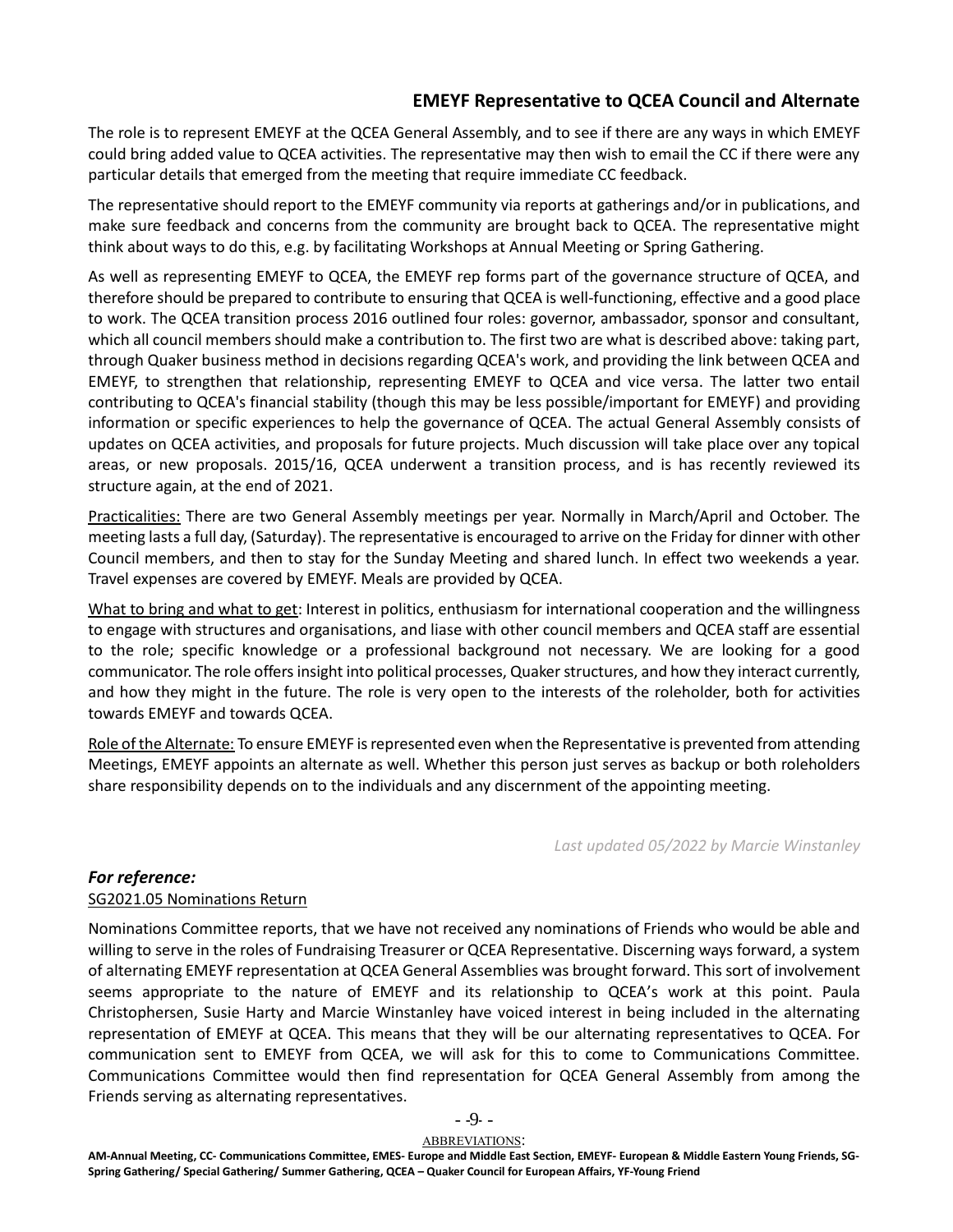## **EMEYF Spring Gathering Planning Committee member**

<span id="page-9-0"></span>The annual Spring Gathering is the highlight of the spiritual life and the community of EMEYF each year. It is a week long event, happening somewhere in Europe around Eastertime, nurturing Young Friends from the section both as individuals and as a community. You can find a list of former locations and themes at [www.emeyf.org/node/18](http://www.emeyf.org/node/18)

The location of EMEYF Spring Gathering is usually chosen by Annual Meeting or Spring Gathering, 1,5 or 1 year in advance. EMEYF then appoints around 4 members to serve on the planning committee for this event. The Planning Committee should consist both of experienced and new EMEYFers, and allows individuals to offer their skills and ideas to the community, as well as to acquire new ones. It is a great job for people who are new to EMEYF, but wish to get involved. EMEYF tries to appoint Young Friends from different countries to work together.

The job of the planning committee involves finding a venue, a date and a theme, invite speakers or workshop facilitators, organising sessions and other activities, fundraising and budgeting and advertising the gathering. They are encouraged to explore the possibilities of a Spring Gathering and fill it with their ideas, supported by EMEYFs Gatherings Coordinator as well as by other roleholders like elders or treasurer, as needed.

Former roleholders tell: "Being a part of a SG Planning Committee is a kickstart into a community: I found out what EMEYF means to me by organising a Spring Gathering. I especially enjoyed being able to shape the gathering around our ideas, being adventurous, but always supported. Sometimes it was challenging, especially in the two months before the event, when things can get stressfull – but the event itself was extremely rewarding. The work is organisational, but working on the theme and our idea of community is also spiritual and involves a lot of  $$ sometimes hysterical – laughter."

*last updated 4/2014, Esther Köhring*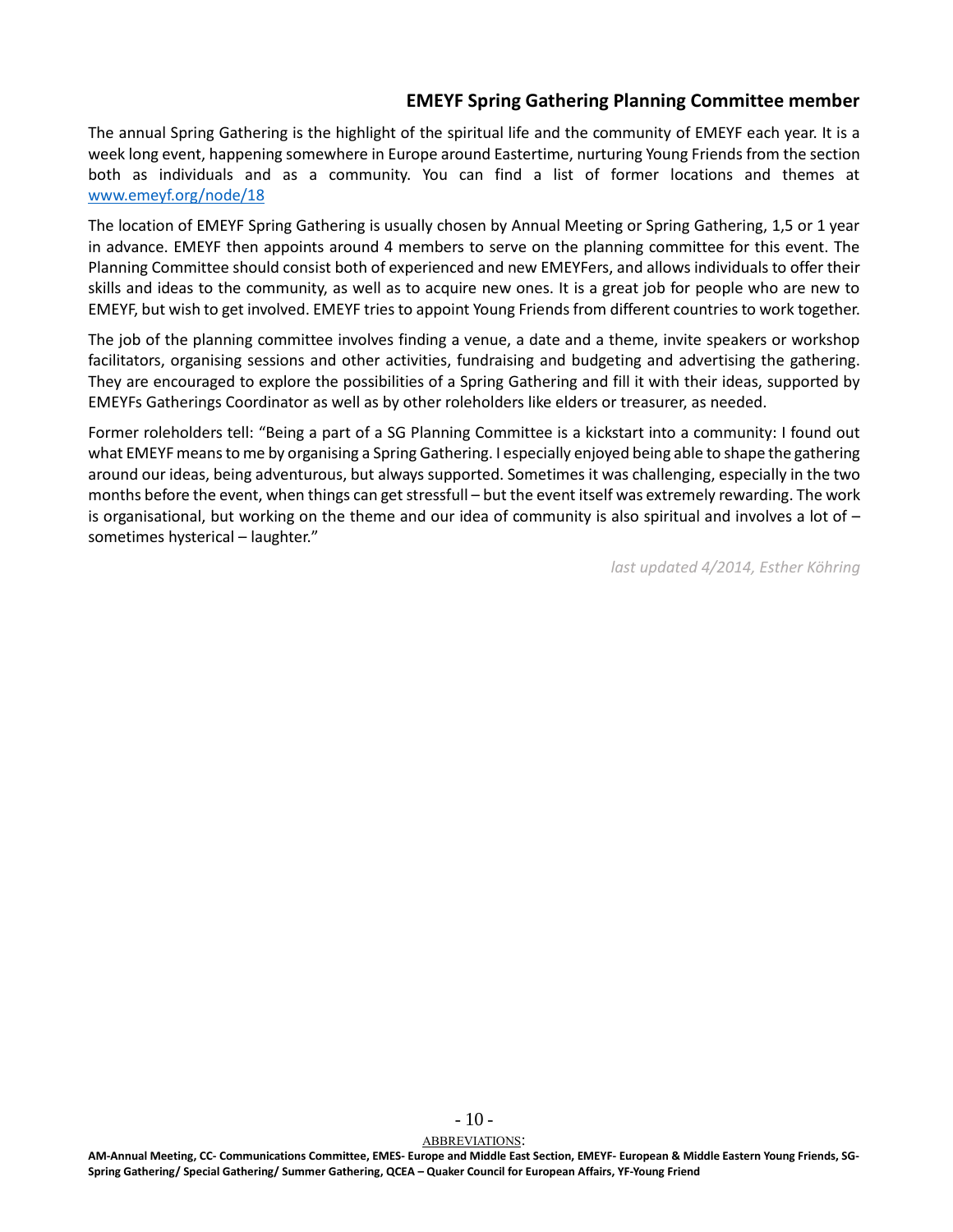## **EMEYF Clerk**

<span id="page-10-0"></span>The clerk facilitates the meetings for worship for business at EMEYF gatherings and EMEYF Communications Committee meetings and writes the minutes. Usually, EMEYF does business at Annual Meeting in the Autumn October and at Spring Gathering around Easter. Communications Committee aims to have at least one face to face meeting, usually in springtime, in the run up to Spring Gathering. For decisions that need to be taken in between these meetings, CC convenes through Skype.

Depending on the situation, EMEYF may appoint one or two clerks. When there are two clerks, they can divide the work according to need. They may choose to adopt the working titles clerk + assistant clerk, clerk + recording clerk or simply two (co-)clerks. Clerks are usually appointed for three years.

### Personal requirements and benefits, support

On the whole, the amount of the work done by the clerk depends upon their personal circumstances and the time they have available. Remember, it's only a voluntary position and the clerk is not expected to take the world on their shoulders! For a lot of tasks, it is the clerk's job to bring the relevant task up at the appropriate time, and make sure someone is doing it, rather than necessarily to do it themselves. Therefore, the clerk needs to be a confident leader at times, but always a good delegator, facilitator/ coordinator and strong team-player.

While some qualities like being a good communicator and organiser are required for serving as EMEYF clerk in between our gatherings, we believe clerking business sessions in person is a task every Friend can fulfil: the clerk is serving, listening, and typing. As an international and multilingual community, we especially encourage those who are not native speakers of English not to shy away from serving as clerk. The meeting is responsible for supporting the clerk(s), including helping them to simply and accurately express the will of the meeting through the minutes. EMEYF is very keen on exploring the Quaker business method and helping participants to experience discernment. Therefore, clerking EMEYF provides loads of opportunities to learn about the Quaker Way (and the "Young Friend's way"). Being a clerk of EMEYF can be quite an intense job, as it means serving a community that takes "living adventurously" seriously. But if you are open to it, you will find the intersections of your own and EMEYF's journey rewarding. Support is always available, especially from the elders. It is possible to take a workshop on clerking at Woodbrooke or use other resources, and funding is available for this purpose

## Typical tasks of the clerks are ...

... before Annual Meeting (AM) and Spring Gathering (SG):

• Draft an agenda for business meeting sessions, based on items that have been raised by Communications Committee and in minutes from previous SGs and AMs.

• Develop "documents in advance" to send to participants and the whole community before gatherings (around two weeks in advance), including general information on EMEYF, the business agenda, previous relevant minutes and information on the positions for which nominations committee will be seeking names. This is to help participants in their preparation for the business sessions.

• Contact those speaking in business sessions before AM and SG to ensure you and the speaker are aware of the nature of the item (e.g. try to estimate how long it will take, and determine whether a decision has to be reached).

...during meeting for worship for business at Annual Meeting and Spring Gathering

- Clerk the meetings e.g. guide the business and introduce items, draft and test minutes, watch the time. The Clerk is the 'servant of the meeting', but should be prepared to exercise authority if necessary.
- Help to formulate the 'sense of the meeting'. Be aware that to in order to do this, you may wish to refrain from participating in another way.

### $-11-$

#### ABBREVIATIONS: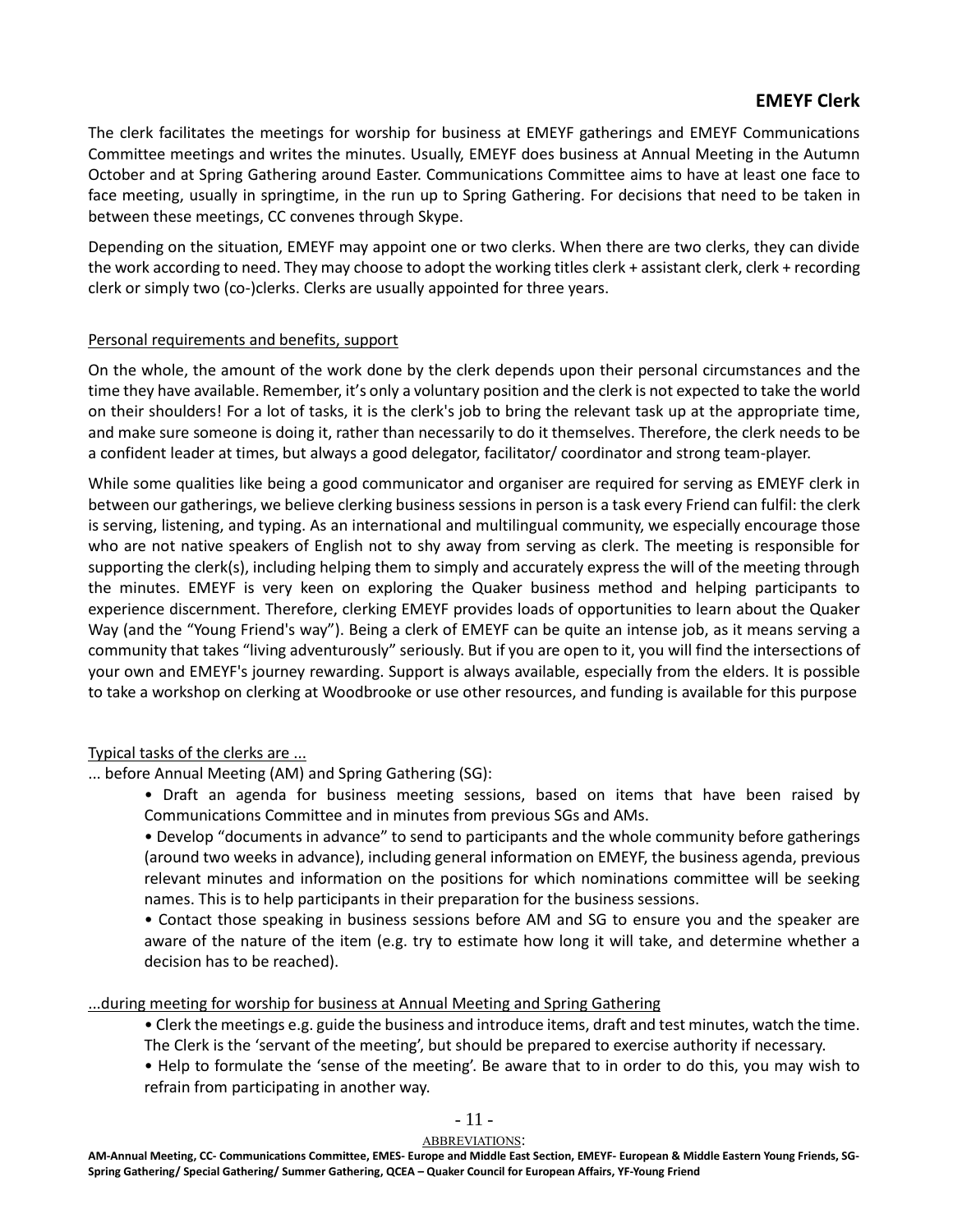• When there are two clerks, facilitation and minuting can be split up between the two. It is a good idea to plan this beforehand.

• Finalise the minutes and share them with the community as soon as possible.

• Make sure the minutes and reports are sent out to those whom it may concern and are properly archived on the website and on the QCEA server.

• Write to any business session speakers afterwards to thank them on EMEYF's behalf.

## ... with Communications Committee (CC)

• Arrange dates (and place when applicable) for meetings with CC.

• Draft agendas for the business meetings (paying special attention to anything passed on from AM or SG).

- Make sure everyone with an item of business is prepared beforehand.
- Clerk the meetings and take the minutes.

• Finalise the minutes and circulate around CC with a list of tasks they agreed to undertake at the meeting, and then to the community as a whole.

### ... between business meetings

Generally, the clerk is expected to keep up-to-date with anything concerning EMEYF, whether this is from the secretary, members of communications committee or other roleholders. The clerk keeps an overview of the organization and its relations to other relevant organisations (especially EMES and QCEA) and supports/encourages other EMEYF roleholders in their service to the community. The clerk should also feel able to ask for support from others if needed.

### Some specific tasks include:

- Being the contact person of our secretary (shared responsibility with the elders).
- If needed, signing papers for EMEYF
- Maintaining and building relationships with other (related) organizations and people, particularly EMES and QCEA, via regular correspondence and contact with EMEYF reps to those organisations.

• Keeping an eye out for the representation of EMEYF at external meetings and gatherings. (EMEYF will at times receive an invitation to send a delegate to certain events.)

### A note on the secretariat

• In recent years (since 2017), the secretary has not contributed to the preparation of business agendas and documents in advance, though they still help with dissemination and archiving. This may vary between secretaries, and over time.

*Last updated 04/2019 by George Thurley and Kirsten Stuhr*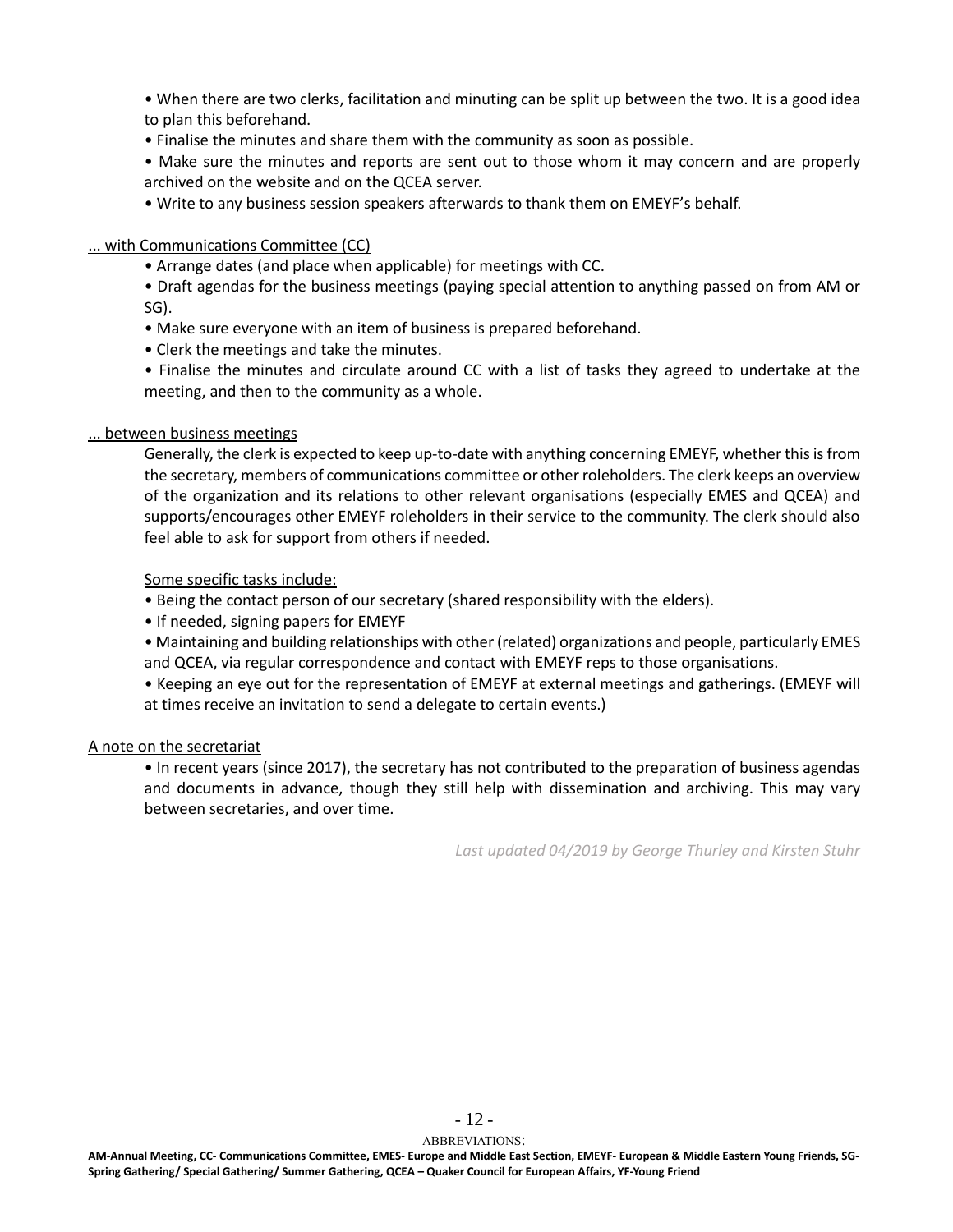## **Willy & Penn Editorial Team Member Role Description**

<span id="page-12-0"></span>Willy & Penn is EMEYF's online magazine, where we publish a contribution (not limited to the written word) by an EMEYFer or friend of EMEYF every fortnight.

Have a look o[n http://willyandpenn.com](http://willyandpenn.com/) Being a Willy & Penn editorial team member is a varied role. Together with two other editors you ensure that a post is uploaded every two weeks by contacting authors, editing their work (where necessary), and uploading it on Wordpress on time.

You will have regular meetings with the editorial team in which you come up with (extra) ideas for posts and plan out the upcoming uploads. Because we are a team of three, each member can shape their role according to their own strengths and interests.

Perhaps you'd like to contribute to the magazine yourself; perhaps you love to help other people to reach their full Quaker-writings-potential; perhaps you're enthusiastic about tweeting other Quaker groups about W&P – you name it.

Other tasks include reminding people (again) that they have promised to write you something, finding a suitable picture for a post on short notice, and being eternally grateful to the unofficial translation team.

Using the Wordpress platform to edit & upload posts is not very complicated and your co-editors will be happy to help you learn. No prior experience needed.

P.S. If you're reading this and you think 'being an editor is not for me but I would like to contribute', please do! You can contact the editorial team at [willyandpenn@gmail.com](mailto:willyandpenn@gmail.com)

*Last updated by Emmie Touwen*

## **Member of the EMEYF Charitable Committee ("Trustee") Role Description**

### <span id="page-12-1"></span>What is a Trustee?

The EMEYF Charitable Committee (ChC) is the group that legally represents our wide community towards institutions like the Charity Commission in England and Wales and our banks. Its members, the trustees, are the individuals who are legally and financially responsible for the charity and its actions, as set out in our constitution.

Trustees need to comply with the charity law on the one hand, and with Quaker structures and processes on the other hand. They need to act as an interface between EMEYF, a spirit-led community, and legal entities like the Charity Commission and banks. Therefore, the role requires both attentiveness to "wordly" rules and regulations and to the Quaker way. In particular, the law gives trustees big resposibilities and power, whereas it is our Quaker understanding to uphold and support those in responsibility and to not act out wordly powers and hiearchies, but to follow the communal discernment. In daily live, Trustees devolve most of their powers to Communications Committee (CC) and other committees, while still being legally responsible.

#### Who can act as Trustee?

One of the trustees is the UK treasurer, who is a trustee "ex officio".

The other trustees can be appointed from within the wider body of EMEYF. Trustees (other than the UK treasurer) do not need to be resident in the UK.

We need to have between 3 and 12 trustees at any point in time. 4 or 5 has proven to be a good number, with the intention to always have more than 3.

 $-13-$